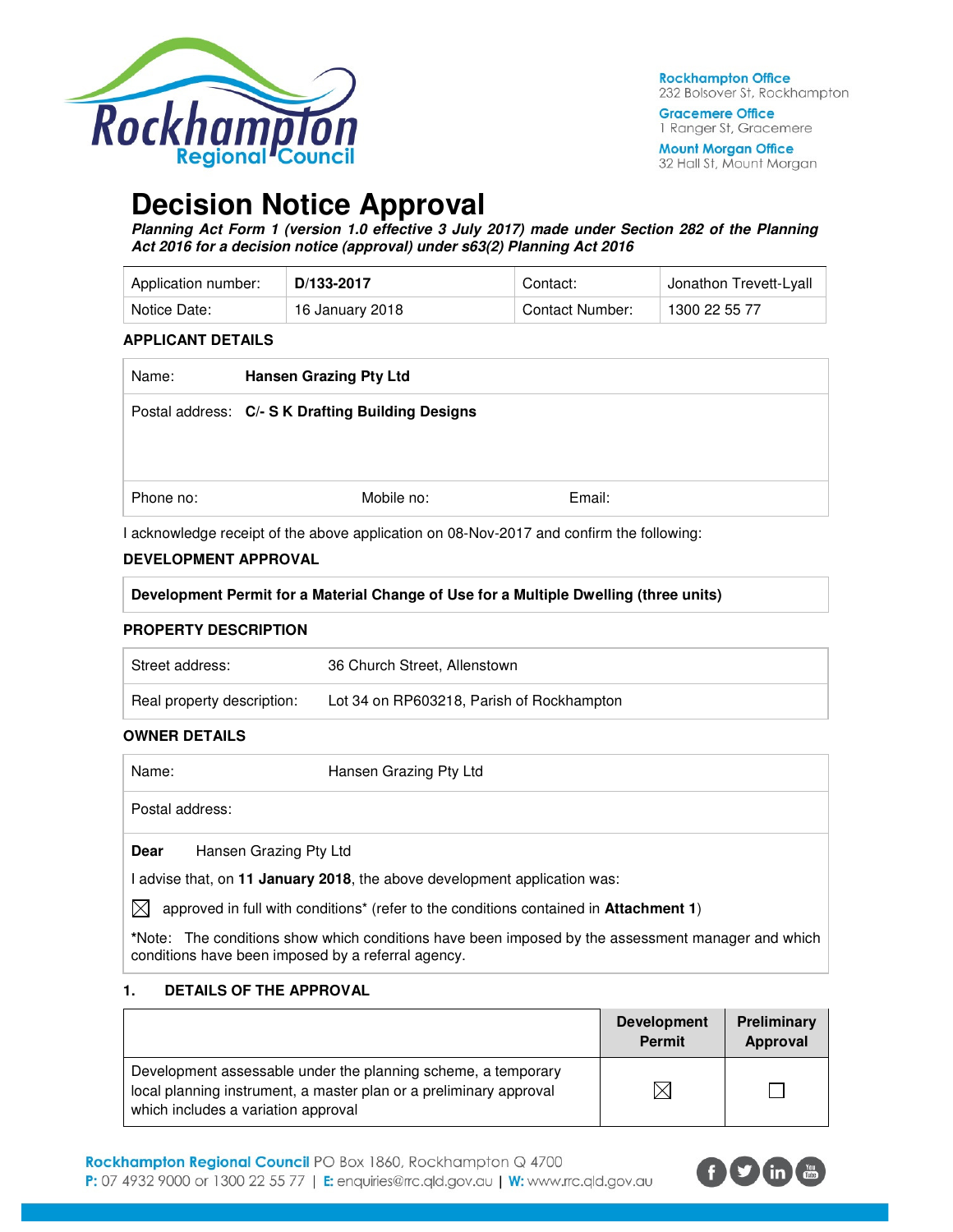# **2. CONDITIONS**

This approval is subject to the conditions in Attachment 1.

#### **3. FURTHER DEVELOPMENT PERMITS REQUIRED**

Please be advised that the following development permits are required to be obtained before the development can be carried out:

| Type of development permit required | Subject of the required development permit |
|-------------------------------------|--------------------------------------------|
| <b>Operational Works</b>            | <b>Access and Parking Works</b>            |
|                                     | Roof and Allotment Drainage Works          |
|                                     | Site Works                                 |
| <b>Building Works</b>               | <b>Building Works</b>                      |
|                                     | <b>Demolition Works</b>                    |
| Plumbing and Drainage Works         |                                            |

#### **4. REFERRAL AGENCIES** NIL

# **5. THE APPROVED PLANS**

**The approved development must be completed and maintained generally in accordance with the approved drawings and documents:** 

| <b>Plan/Document Name</b>                                 | <b>Plan/Document Reference</b>     | Dated            |
|-----------------------------------------------------------|------------------------------------|------------------|
| Existing & Proposed Site Plan                             | $17 - 044$ , Sheet 1 of 3, Issue 2 | 30 November 2017 |
| Dwelling Units 1 & 2 proposed Floor Plans &<br>Elevations | $17 - 044$ , Sheet 2 of 3, Issue 1 | 7 November 2017  |
| Dwelling Unit 3 proposed Floor Plans &<br>Elevations      | $17 - 044$ , Sheet 3 of 3, Issue 1 | 7 November 2017  |
| Response to Information Request                           | K4303-0001                         | 11 December 2017 |
| Preliminary Stormwater Drainage Plan                      | K4303-P001 issue A                 | 11 December 2017 |

## **6. CURRENCY PERIOD FOR THE APPROVAL (S.85)**

The standard relevant periods stated in section 85 of Planning Act 20016 apply to each aspect of development in this approval, if not stated in the conditions of approval attached.

## **7. STATEMENT OF REASONS**

| Description of the<br>development      | The proposed development is for a Material Change of Use - Multiple<br>dwelling (three (3) units) |  |
|----------------------------------------|---------------------------------------------------------------------------------------------------|--|
| <b>Assessment</b><br><b>Benchmarks</b> | The proposed development was assessed against the following assessment<br>benchmarks:             |  |
|                                        | Low-medium density residential zone code;<br>٠                                                    |  |
|                                        | Access, parking and transport code;                                                               |  |
|                                        | Landscape code;                                                                                   |  |
|                                        | Stormwater management code:<br>$\bullet$                                                          |  |
|                                        | Waste management code;                                                                            |  |
|                                        | Water and sewer code; and                                                                         |  |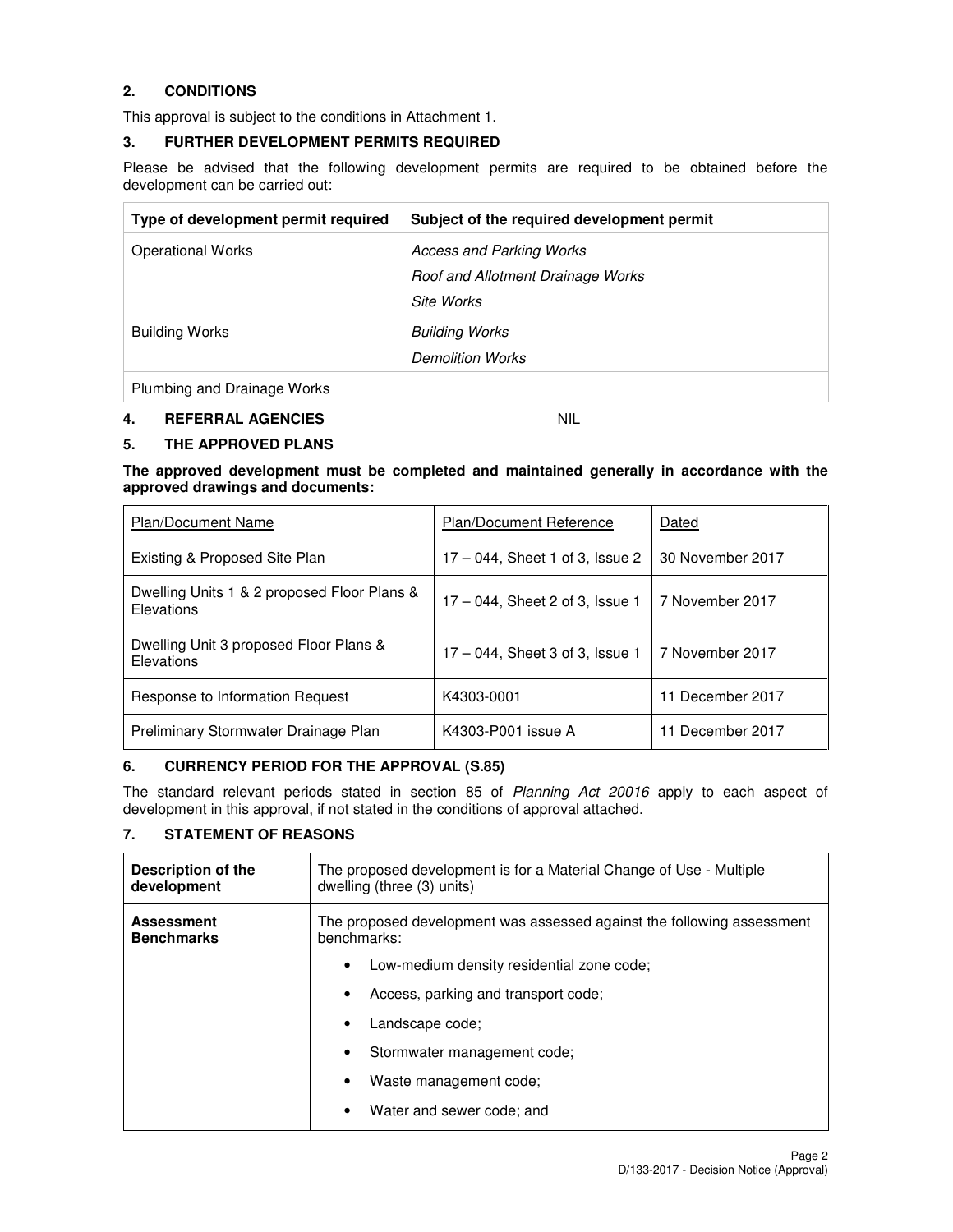|                             | Works code.                                                                                                                                            |                                                                                                                                                                                                                                                                                                                                                                                                                                     |  |
|-----------------------------|--------------------------------------------------------------------------------------------------------------------------------------------------------|-------------------------------------------------------------------------------------------------------------------------------------------------------------------------------------------------------------------------------------------------------------------------------------------------------------------------------------------------------------------------------------------------------------------------------------|--|
| <b>Reasons for decision</b> | The development was assessed against all of the assessment benchmarks<br>listed above and complies with all of these with the exceptions listed below. |                                                                                                                                                                                                                                                                                                                                                                                                                                     |  |
|                             | <b>Assessment</b><br><b>Benchmark</b>                                                                                                                  | Reasons for the approval despite non-<br>compliance with benchmark                                                                                                                                                                                                                                                                                                                                                                  |  |
|                             | Low-medium density<br>residential zone code                                                                                                            | The proposed unit at the rear of the subject site is<br>1.5 metres from the rear property boundary in lieu<br>of six (6) metres. However, this will be acceptable<br>as the proposed siting of the unit would be<br>consistent with the existing development pattern<br>in proximity to the site and the relaxation on the<br>rear boundary setback would still meet the<br>requirements of the Queensland Development<br>Code 1.3. |  |
|                             |                                                                                                                                                        | The wall length of the two adjoining units of the<br>duplex (Units one and two) will be approximately<br>15.94 metres. Although this exceeds<br>the<br>requirement of a maximum of fifteen (15) metres it<br>is broken up at each end by the patios and will not<br>impact on the streetscape and amenity of the<br>surrounding neighbourhood.                                                                                      |  |

## **8. RIGHTS OF APPEAL**

The rights of an applicant to appeal to a tribunal or the Planning and Environment Court against a decision about a development application are set out in chapter 6, part 1 of the Planning Act 2016. For particular applications, there may also be a right to make an application for a declaration by a tribunal (see chapter 6, part 2 of the Planning Act 2016).

## Appeal by an applicant

An applicant for a development application may appeal to the Planning and Environment Court against the following:

- the refusal of all or part of the development application
- a provision of the development approval
- the decision to give a preliminary approval when a development permit was applied for
- a deemed refusal of the development application.

An applicant may also have a right to appeal to the Development tribunal. For more information, see schedule 1 of the Planning Act 2016.

The timeframes for starting an appeal in the Planning and Environment Court are set out in section 229 of the Planning Act 2016.

**Attachment 2** is an extract from the Planning Act 2016 that sets down the applicant's appeal rights and the appeal rights of a submitter.

## **9. WHEN THE DEVELOPMENT APPROVAL TAKES EFFECT**

This development approval takes effect:

From the time the decision notice is given  $-$  if there is no submitter and the applicant does not appeal the decision to the court.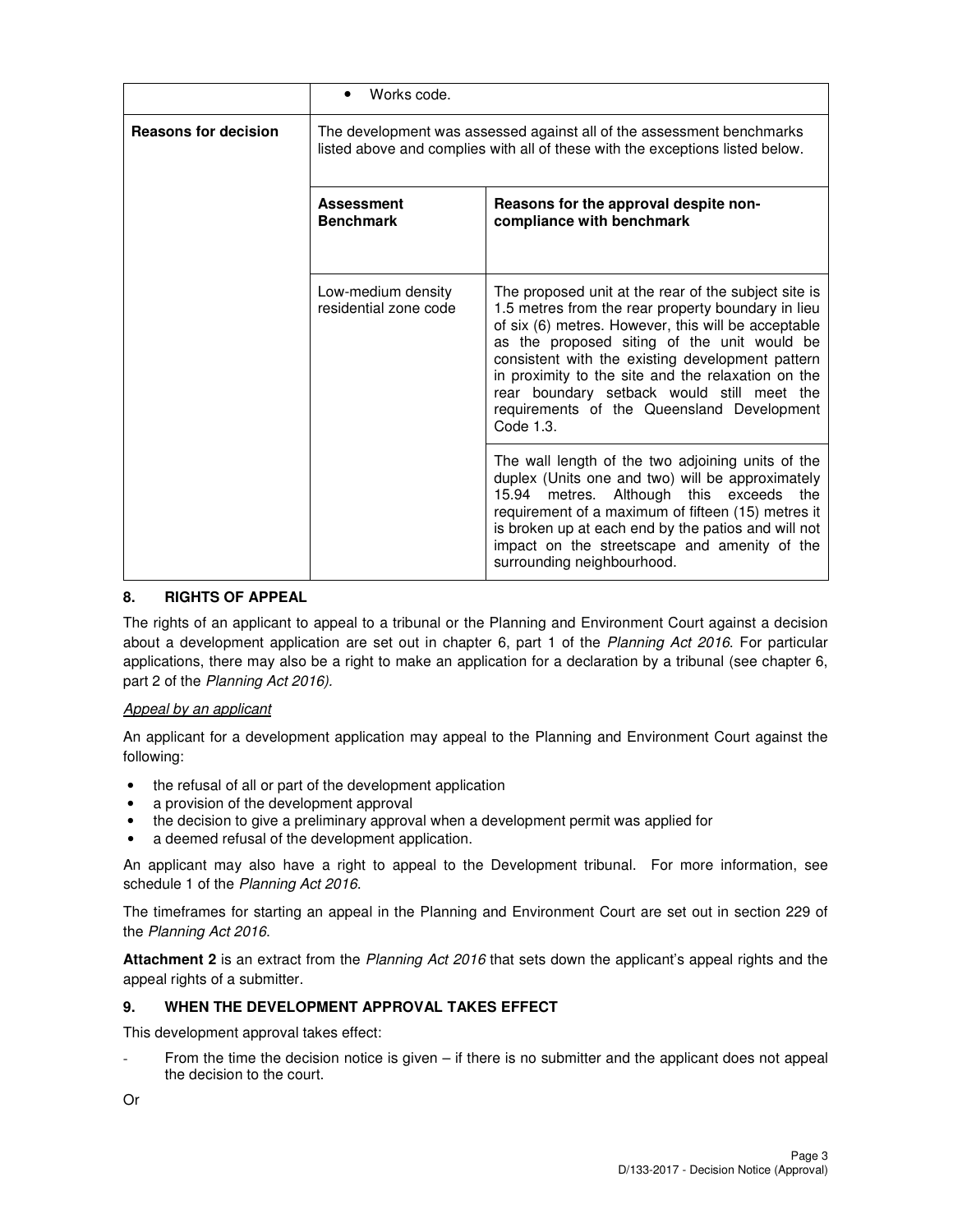- When the submitter's appeal period ends – if there is a submitter and the applicant does not appeal the decision to the court.

Or

- Subject to the decision of the court, when the appeal is finally decided – if an appeal is made to the court.

This approval will lapse unless substantially commenced within the above stated relevant periods (refer to sections 85 of Planning Act 2016 for further details).

#### **10. ASSESSMENT MANAGER**

| Tarnya Fitzgibbon<br>Name:<br>Signature:<br>16 January 2018<br>Date:<br><b>COORDINATOR</b><br><b>DEVELOPMENT ASSESSMENT</b> |  |
|-----------------------------------------------------------------------------------------------------------------------------|--|
|-----------------------------------------------------------------------------------------------------------------------------|--|

## **Attachment 1 – Conditions of the approval**

**Part 1 - Conditions imposed by the assessment manager [Note: where a condition is imposed about** infrastructure under Chapter 4 of the Planning Act 2016, the relevant provision of the Act under which this condition was imposed must be specified.]

#### **Attachment 2—Extract on appeal rights**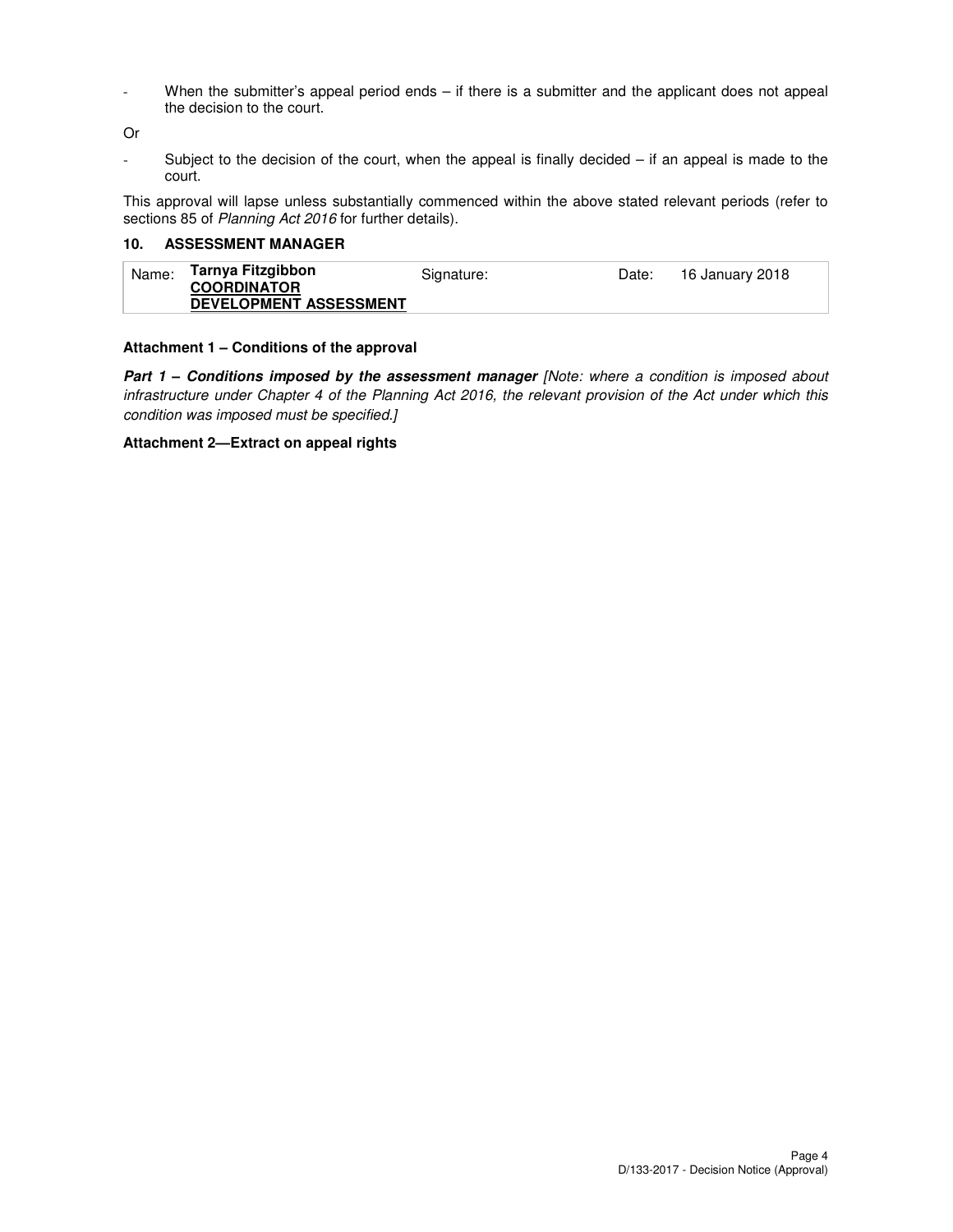

# **Attachment 1 – Part 1**

# **Rockhampton Regional Council Conditions**

PLANNING ACT 2016

# 1.0 ADMINISTRATION

- 1.1 The Developer and his employee, agent, contractor or invitee is responsible for ensuring compliance with the conditions of this development approval.
- 1.2 Where these Conditions refer to "Council" in relation to requiring Council to approve or to be satisfied as to any matter, or conferring on the Council a function, power or discretion, that role may be fulfilled in whole or in part by a delegate appointed for that purpose by the Council.
- 1.3 All conditions, works, or requirements of this development approval must be undertaken, completed, and be accompanied by a Compliance Certificate for any operational works required by this development approval:
	- 1.3.1 to Council's satisfaction;
	- 1.3.2 at no cost to Council; and
	- 1.3.3 prior to the commencement of the use,

unless otherwise stated.

- 1.4 Infrastructure requirements of this development approval must be contributed to the relevant authorities, where applicable, at no cost to Council, prior to the commencement of the use, unless otherwise stated.
- 1.5 The following further Development Permits must be obtained prior to the commencement of any works associated with their purposes:
	- 1.5.1 Operational Works:
		- (i) Access and Parking Works;
		- (ii) Roof and Allotment Drainage Works; and
		- (iii) Site Works;
	- 1.5.2 Plumbing and Drainage Works; and
	- 1.5.3 Building Works:
		- (i) Demolition Works; and
		- (ii) Building Works.
- 1.6 All Development Permits for Operational Works and Plumbing and Drainage Works must be obtained prior to the issue of a Development Permit for Building Works.
- 1.7 All works must be designed, constructed and maintained in accordance with the relevant Council policies, guidelines and standards, unless otherwise stated.
- 1.8 All engineering drawings/specifications, design and construction works must be in accordance with the requirements of the relevant Australian Standards and must be approved, supervised and certified by a Registered Professional Engineer of Queensland.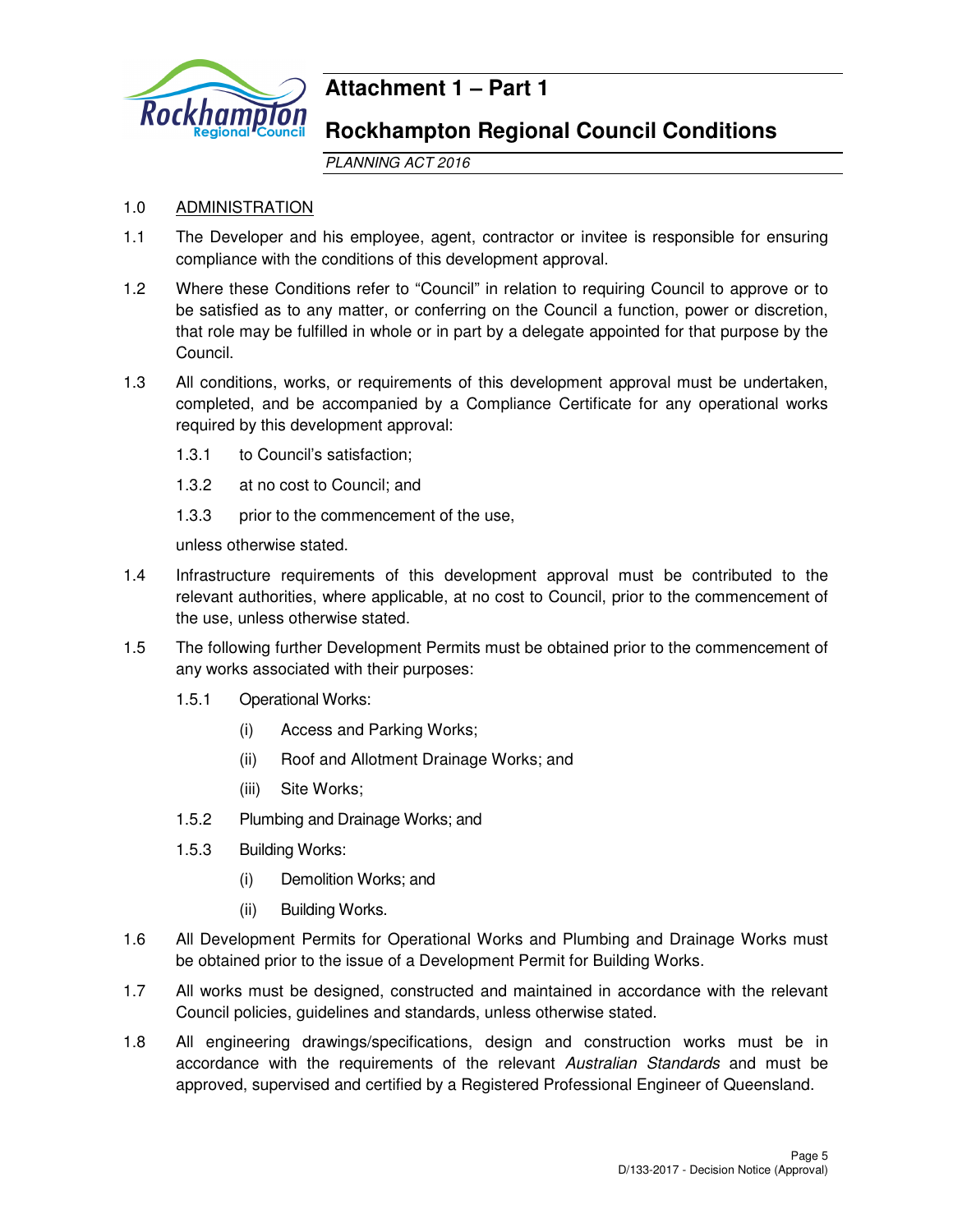# 2.0 APPROVED PLANS AND DOCUMENTS

2.1 The approved development must be completed and maintained generally in accordance with the approved plans and documents, except where amended by any condition of this development approval:

| Plan/Document Name                                                   | Plan/Document Reference            | Dated            |
|----------------------------------------------------------------------|------------------------------------|------------------|
| Existing & Proposed Site Plan                                        | $17 - 044$ , Sheet 1 of 3, Issue 2 | 30 November 2017 |
| Dwelling Units 1 & 2 proposed<br><b>Floor Plans &amp; Elevations</b> | 17 – 044, Sheet 2 of 3, Issue 1    | 7 November 2017  |
| Dwelling Unit 3 proposed Floor<br><b>Plans &amp; Elevations</b>      | $17 - 044$ , Sheet 3 of 3, Issue 1 | 7 November 2017  |
| Response to Information<br>Request                                   | K4303-0001                         | 11 December 2017 |
| <b>Preliminary Stormwater</b><br>Drainage Plan                       | K4303-P001 issue A                 | 11 December 2017 |

- 2.2 Where there is any conflict between the conditions of this development approval and the details shown on the approved plans and documents, the conditions of this development approval must prevail.
- 2.3 Where conditions require the above plans or documents to be amended, the revised document(s) must be submitted for approval by Council prior to the submission of an application for a Development Permit for Operational Works or Building Works, whichever is the earlier.

# 3.0 ACCESS AND PARKING WORKS

- 3.1 A Development Permit for Operational Works (access and parking works) must be obtained prior to the commencement of any access and parking works on the development site.
- 3.2 All access and parking works must be designed and constructed in accordance with the approved plans (refer to condition 2.1), Capricorn Municipal Development Guidelines, Australian Standard AS2890 "Parking facilities" and the provisions of a Development Permit for Operational Works (access and parking works).
- 3.3 All car parking and vehicle manoeuvring areas associated with the proposed development must be concrete paved, asphalt sealed or other approved surface which is dust free and non-eroding.
- 3.4 The existing two (2) vehicular crossovers to the development site must be removed and replaced with Council standard kerb and channel. A new access to the development must be provided in accordance with the approved plans (refer to condition 2.1).
- 3.5 All vehicles must ingress and egress the development in a forward gear.
- 3.6 A minimum of five (5) parking spaces must be provided on-site. This includes three (3) covered car parking spaces and two (2) visitor's parking spaces (refer to condition 2.1). Visitor's parking spaces must be clearly indicated.
- 3.7 Parking spaces must be line-marked in accordance with the approved Site Plan (refer to condition 2.1) and in accordance with the Australian Standard AS2890 "Parking facilities"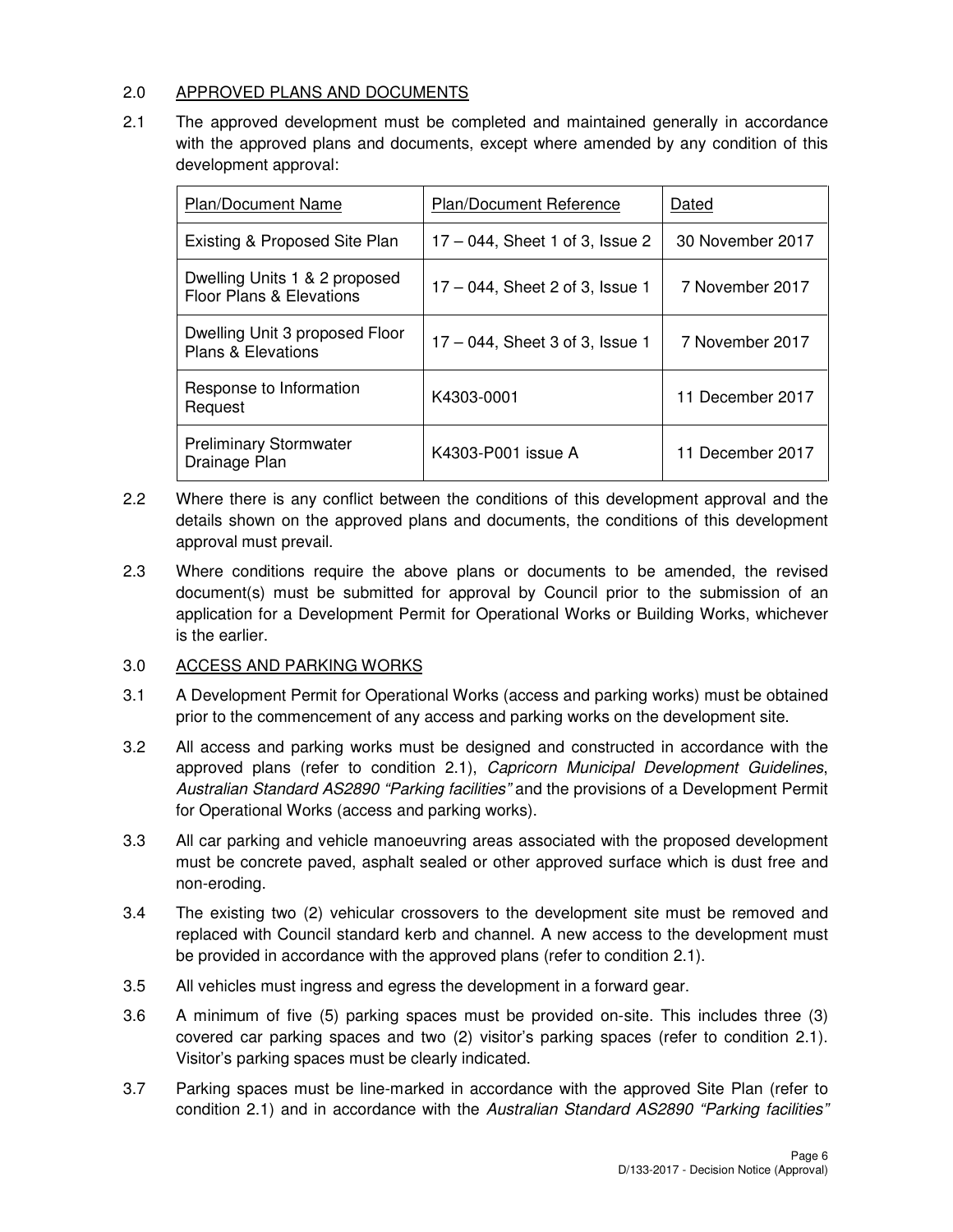and the provisions of a Development Permit for Operational Works (access and parking works).

# 4.0 PLUMBING AND DRAINAGE WORKS

- 4.1 A Development Permit for Plumbing and Drainage Works must be obtained for the removal and/or demolition of any existing structure on the development site.
- 4.2 All internal plumbing and drainage works must be designed and constructed in accordance with the approved plans (refer to condition 2.1), Capricorn Municipal Development Guidelines, Water Supply (Safety and Reliability) Act 2008, Plumbing and Drainage Act 2002, Council's Plumbing and Drainage Policies and the provisions of a Development Permit for Plumbing and Drainage Works.
- 4.3 The development must be connected to Council's reticulated sewerage and water networks.
- 4.4 The existing water connection point(s) must be disconnected. A new water connection point must be provided to the development. A hydraulic engineer or other suitably qualified person must determine the size of connection required.
- 4.5 The proposed development must be provided with a master meter at the development site boundary and sub-meters for each sole occupancy building in accordance with the Queensland Plumbing and Drainage Code and Council's Sub-metering Policy.
- 4.6 All internal plumbing and sanitary drainage works must be completely independent for each unit/tenancy.
- 4.7 Sewer connections and water meter boxes located within trafficable areas must be raised or lowered to suit the finished surface levels and must be provided with heavy duty trafficable lids.
- 4.8 The finished sewerage access chamber surface must be at a sufficient level to avoid ponding of stormwater above the top of the chamber. A heavy duty trafficable lid must be provided in the trafficable area.

# 5.0 ROOF AND ALLOTMENT DRAINAGE WORKS

- 5.1 A Development Permit for Operational Works (roof and allotment drainage works) must be obtained prior to the commencement of any drainage works on the development site.
- 5.2 All roof and allotment drainage works must be designed and constructed in accordance with the approved plans (refer to condition 2.1), Queensland Urban Drainage Manual, Capricorn Municipal Development Guidelines, sound engineering practice and the provisions of a Development Permit for Operational Works (roof and allotment drainage works).
- 5.3 All roof water from units 1 and 2 must be collected and discharged to the rainwater tank. Outlet from the rainwater tank must discharge to the kerb and channel in Church Street.
- 5.4 All roof water from unit 3 must be collected and discharged to the kerb and channel in Church Street.
- 5.5 All allotment runoff from the development must be discharged to the kerb and channel in Church Street and must not restrict, impair or change the natural flow of runoff water or cause a nuisance to surrounding land or infrastructure.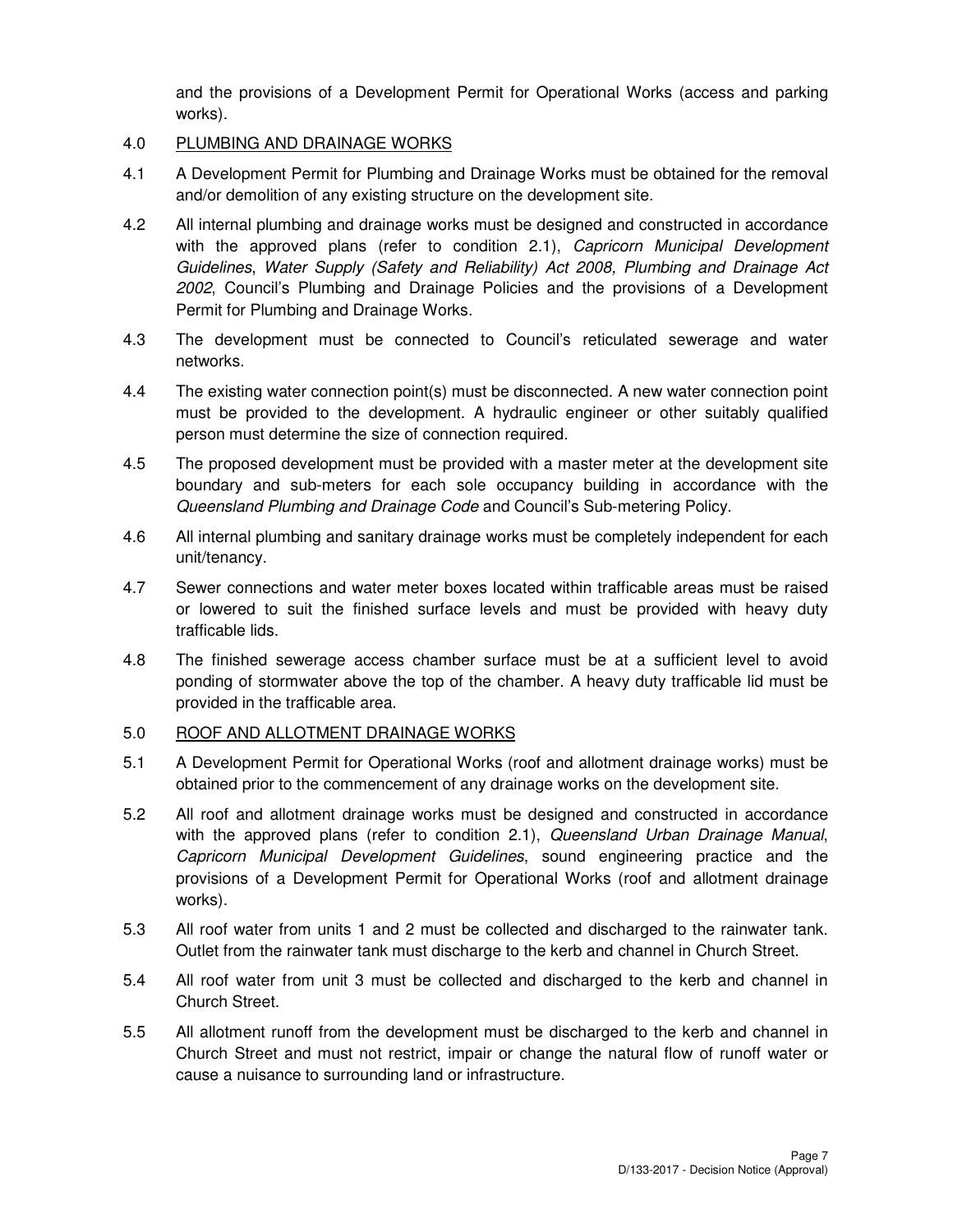# 6.0 SITE WORKS

- 6.1 A Development Permit for Operational Works (site works) must be obtained prior to the commencement of any site works on the development site.
- 6.2 All earthworks must be undertaken in accordance with Australian Standard AS3798 "Guidelines on earthworks for commercial and residential developments".
- 6.3 Site works must be constructed such that they do not, at any time, in any way restrict, impair or change the natural flow of runoff water, or cause a nuisance or worsening to surrounding land or infrastructure.

# 7.0 BUILDING WORKS

- 7.1 The existing pool, concrete tank and concrete slab on the subject land must be demolished and a Development Permit for Building Works (demolition) must be obtained prior to the commencement of demolition works on the development site.
- 7.2 All building works for buildings must be undertaken in accordance with Queensland Development Code, Mandatory Part 1.4 for building over or near relevant infrastructure.
- 7.3 Impervious paved waste storage area/s must be provided in accordance with the approved plans (refer to condition 2.1) and the Environmental Protection Regulation 2008 and must be:
	- 7.3.1 designed and located so as not to cause a nuisance to neighbouring properties;
	- 7.3.2 surrounded by at least a 1.8 metre high screen fence that obstructs from view the contents of the waste storage area by any member of the public from any public place; and
	- 7.3.3 of a sufficient size to accommodate bins plus clearances around the bins for manoeuvring and cleaning.

# 8.0 LANDSCAPING WORKS

- 8.1 All landscaping must be established generally in accordance with the approved plans (refer to condition 2.1). The landscaping must be constructed and/or established prior to the commencement of the use and the landscape areas must predominantly contain plant species that are locally native to the Central Queensland region due to their low water dependency.
- 8.2 Large trees must not be planted within one (1) metre of the centreline of any sewerage and/or water infrastructure; small shrubs and groundcover are acceptable.
- 8.3 The landscaped areas must be subject to:
	- 8.3.1 a watering and maintenance plan during the establishment moment; and
	- 8.3.2 an ongoing maintenance and replanting programme.

# 9.0 ELECTRICITY

- 9.1 Electricity services must be provided to the development in accordance with the standards and requirements of the relevant service provider.
- 9.2 Evidence that the development is provided with electricity services from the relevant service provider must be provided to Council, prior to the commencement of the use.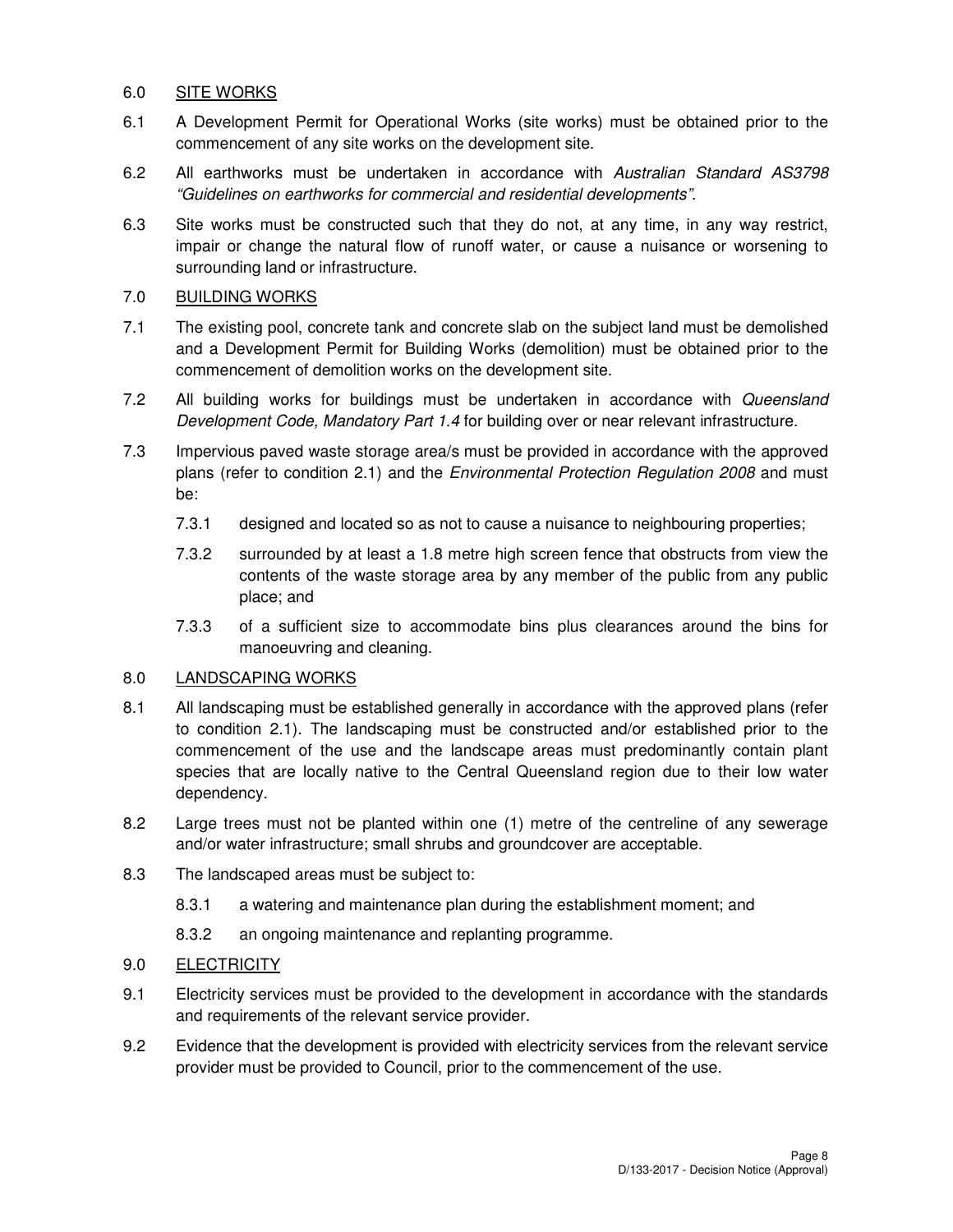# 10.0 TELECOMMUNICATIONS

- 10.1 Underground telecommunications services must be provided to the development in accordance with the standards and requirements of the relevant service provider.
- 10.2 Evidence that the development is provided with telecommunications services from the relevant service provider must be provided to Council, prior to the commencement of the use.

Note: The Telecommunications Act 1997 (Cth) specifies where the deployment of optical fibre and the installation of fibre-ready facilities is required.

Note: For telecommunications services, written evidence must be in the form of either a "Telecommunications Infrastructure Provisioning Confirmation" where such services are provided by Telstra or a "Notice of Practical Completion" where such services are provided by the NBN.

# 11.0 ASSET MANAGEMENT

- 11.1 Any alteration necessary to electricity, telephone, water mains, sewerage mains, and/or public utility installations resulting from the development or in connection with the development, must be undertaken and completed at no cost to Council.
- 11.2 Any damage to existing stormwater, water supply and sewerage infrastructure, kerb and channel, pathway or roadway (including removal of concrete slurry from public land and Council infrastructure), that occurs while any works are being carried out in association with this development approval must be repaired at full cost to the developer. This includes the reinstatement of any existing traffic signs or pavement markings that may have been removed or damaged.

## 12.0 ENVIRONMENTAL

- 12.1 An Erosion Control and Stormwater Control Management Plan prepared by a Registered Professional Engineer of Queensland in accordance with the Capricorn Municipal Design Guidelines, must be:
	- 12.1.1 implemented, monitored and maintained for the duration of the works, and until all exposed soil areas are permanently stabilised (for example, turfed, hydromulched, concreted, landscaped); and
	- 12.1.2 available on-site for inspection by Council Officers whilst all works are being carried out.

# 13.0 OPERATING PROCEDURES

- 13.1 All construction materials, waste, waste skips, machinery and contractors' vehicles must be located and stored or parked within the development site. Storage of materials or parking of construction machinery or contractors' vehicles must not occur within Church Street.
- 13.2 All waste storage areas must be:
	- 13.2.1 kept in a clean and tidy condition; and
	- 13.2.2 maintained in accordance with *Environmental Protection Regulation 2008*.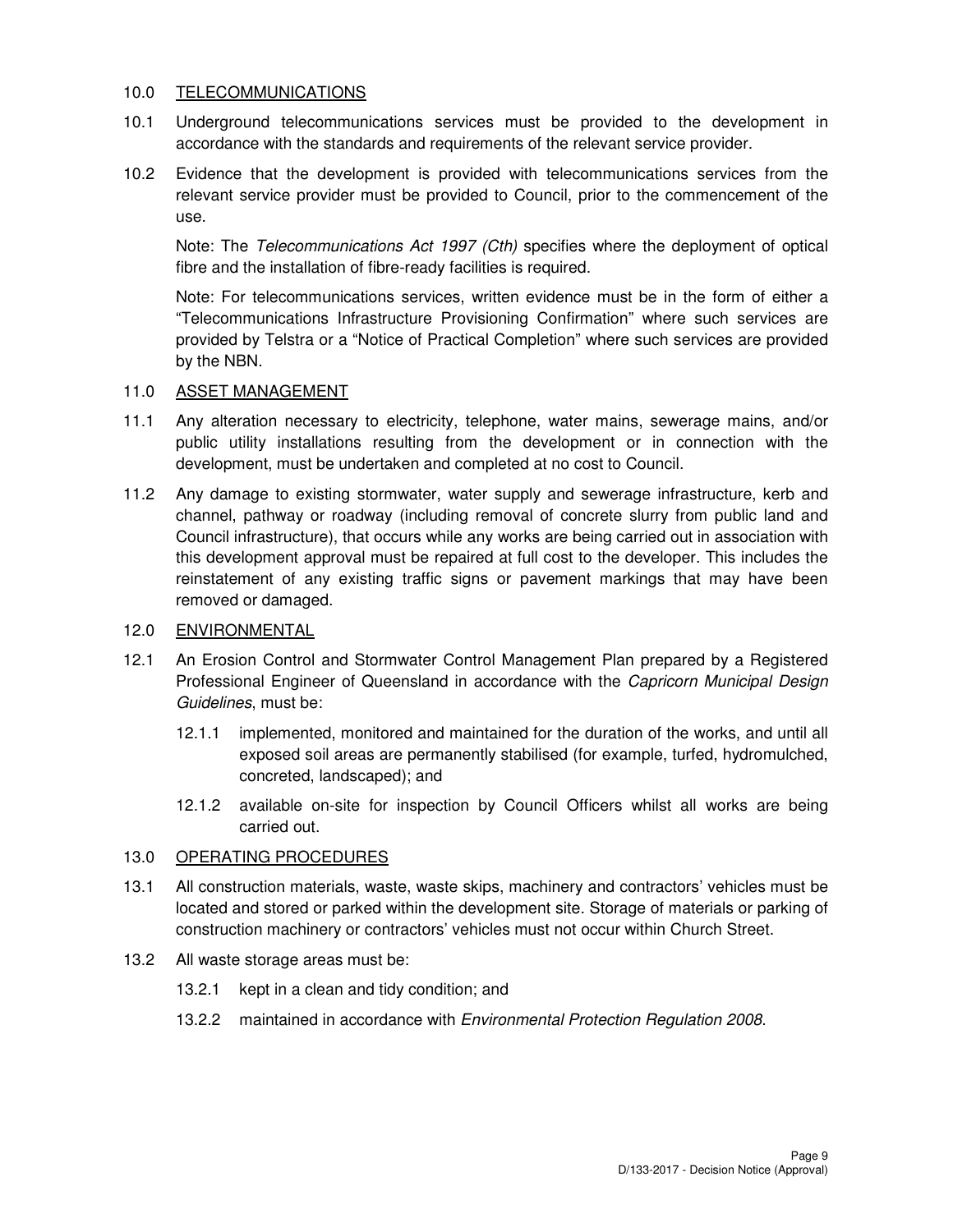# ADVISORY NOTES

# NOTE 1. Aboriginal Cultural Heritage

It is advised that under section 23 of the Aboriginal Cultural Heritage Act 2003, a person who carries out an activity must take all reasonable and practicable measures to ensure the activity does not harm Aboriginal cultural heritage (the "cultural heritage duty of care"). Maximum penalties for breaching the duty of care are listed in the Aboriginal cultural heritage legislation. The information on Aboriginal cultural heritage is available on the Department of Aboriginal and Torres Strait Islander and Partnerships website www.datsip.qld.gov.au.

# NOTE 2. Asbestos Removal

Any demolition and/or removal works involving asbestos materials must be undertaken in accordance with the requirements of the Work Health and Safety Act 2011 and Public Health Act 2005.

# NOTE 3. General Environmental Duty

General environmental duty under the Environmental Protection Act 1994 prohibits unlawful environmental nuisance caused by noise, aerosols, particles, dust, ash, fumes, light, odour or smoke beyond the boundaries of the development site during all stages of the development including earthworks, construction and operation.

## NOTE 4. General Safety Of Public During Construction

The Work Health and Safety Act 2011 and Manual of Uniform Traffic Control Devices must be complied with in carrying out any construction works, and to ensure safe traffic control and safe public access in respect of works being constructed on a road.

## NOTE 5. Infrastructure Charges Notice

This application is subject to infrastructure charges in accordance with Council policies. The charges are presented on an Infrastructure Charges Notice.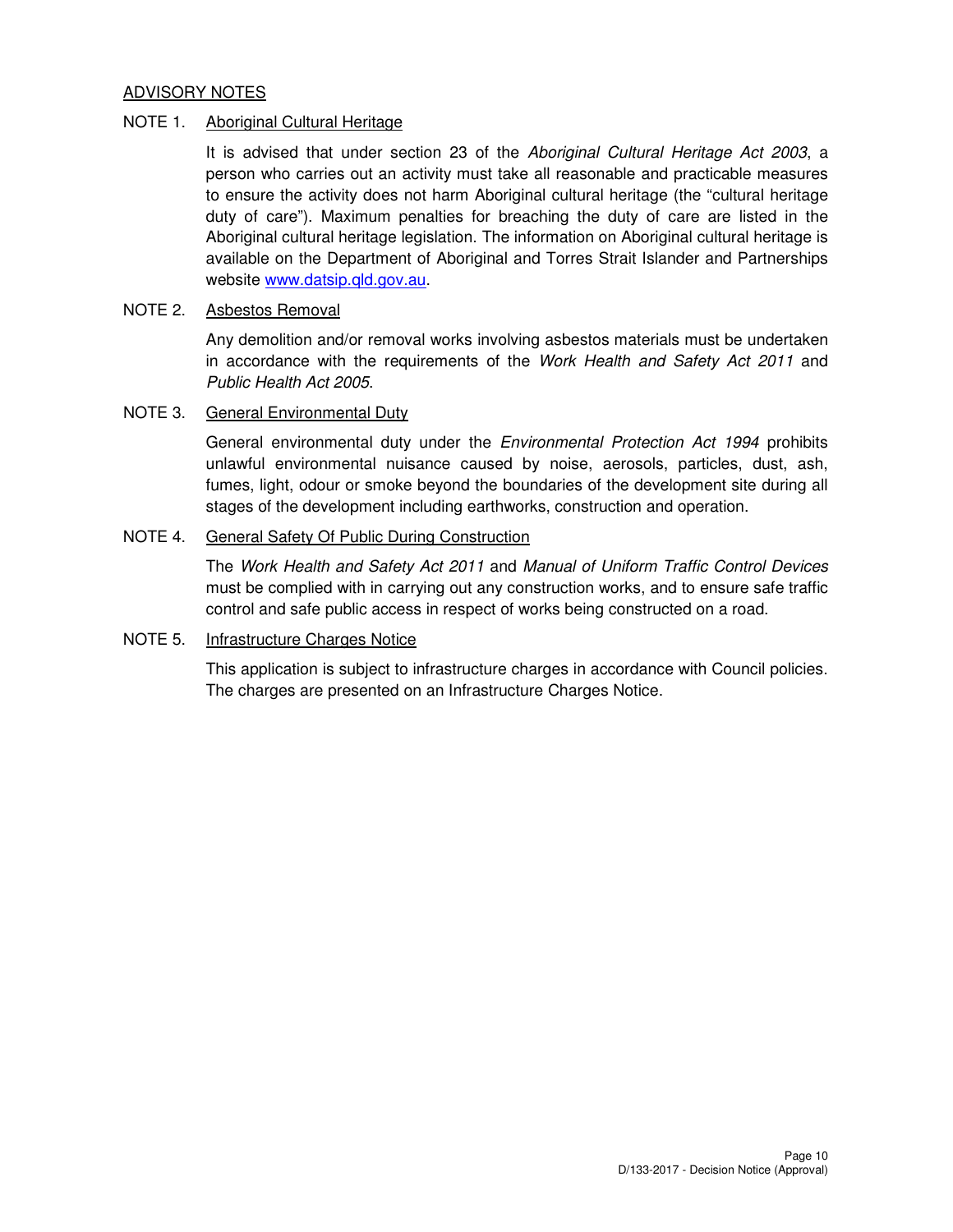

# **Attachment 2 - Appeal Rights**

PLANNING ACT 2016

The following is an extract from the Planning Act 2016 (Chapter 6)

#### **Appeal rights**

#### **229 Appeals to tribunal or P&E Court**

- (1) Schedule 1 states—
	- (a) matters that may be appealed to— (i) either a tribunal or the P&E Court; or (ii) only a tribunal; or
	- (iii) only the P&E Court; and
	- (b) the person—
		- (i) who may appeal a matter (the **appellant**); and (ii) who is a respondent in an appeal of the matter; and (iii) who is a co-respondent in an appeal of the matter;
		- and (iv) who may elect to be a co-respondent in an appeal of
- the matter. (2) An appellant may start an appeal within the appeal period.
- (3) The **appeal period** is—
	- (a) for an appeal by a building advisory agency—10 business days after a decision notice for the decision is given to the agency or
	- (b) for an appeal against a deemed refusal—at any time after the deemed refusal happens; or
	- (c) for an appeal against a decision of the Minister, under chapter 7, part 4, to register premises or to renew the registration of premises—20 business days after a notice is published under section 269(3)(a) or (4); or
	- (d) for an appeal against an infrastructure charges notice— 20 business days after the infrastructure charges notice is given to the person; or
	- (e) for an appeal about a deemed approval of a development application for which a decision notice has not been given—30 business days after the applicant gives the deemed approval notice to the assessment manager; or
	- (f) for any other appeal—20 business days after a notice of the decision for the matter, including an enforcement notice, is given to the person.
	- Note—

See the P&E Court Act for the court's power to extend the appeal period.

- (4) Each respondent and co-respondent for an appeal may be heard in the appeal.
- (5) If an appeal is only about a referral agency's response, the assessment manager may apply to the tribunal or P&E Court to withdraw from the appeal.
- (6) To remove any doubt, it is declared that an appeal against an infrastructure charges notice must not be about—
	- (a) the adopted charge itself; or
	- (b) for a decision about an offset or refund—
		- (i) the establishment cost of trunk infrastructure identified in a LGIP; or
		- (ii) the cost of infrastructure decided using the method
	- included in the local government's charges resolution.

#### **230 Notice of appeal**

- (1) An appellant starts an appeal by lodging, with the registrar of the tribunal or P&E Court, a notice of appeal that— (a) is in the approved form; and
	- (b) succinctly states the grounds of the appeal.
- (2) The notice of appeal must be accompanied by the required fee.
- (3) The appellant or, for an appeal to a tribunal, the registrar must, within the service period, give a copy of the notice of appeal to—
- (a) the respondent for the appeal; and
- (b) each co-respondent for the appeal; and
- (c) for an appeal about a development application under schedule 1, table 1, item 1—each principal submitter for the development application; and
- (d) for an appeal about a change application under schedule 1, table 1, item 2—each principal submitter for the change application; and
- (e) each person who may elect to become a co-respondent for the appeal, other than an eligible submitter who is not a principal submitter in an appeal under paragraph (c) or (d); and
- (f) for an appeal to the P&E Court—the chief executive; and
- (g) for an appeal to a tribunal under another Act—any other
- person who the registrar considers appropriate.
- (4) The **service period** is—
	- (a) if a submitter or advice agency started the appeal in the P&E Court—2 business days after the appeal is started; or
- (b) otherwise—10 business days after the appeal is started. (5) A notice of appeal given to a person who may elect to be a
- co-respondent must state the effect of subsection (6) A person elects to be a co-respondent by filing a notice of
- election, in the approved form, within 10 business days after the notice of appeal is given to the person*.*
- **231 Other appeals**
- (1) Subject to this chapter, schedule 1 and the P&E Court Act, unless the Supreme Court decides a decision or other matter under this Act is affected by jurisdictional error, the decision or matter is non-appealable.
- (2) The Judicial Review Act 1991, part 5 applies to the decision or matter to the extent it is affected by jurisdictional error.
- (3) A person who, but for subsection (1) could have made an application under the Judicial Review Act 1991 in relation to the decision or matter, may apply under part 4 of that Act for a statement of reasons in relation to the decision or matter.
- (4) In this section— **decision** includes—
	- (a) conduct engaged in for the purpose of making a decision; and
	- (b) other conduct that relates to the making of a decision; and
	- (c) the making of a decision or the failure to make a decision; and
	- (d) a purported decision; and
	- (e) a deemed refusal.
- **non-appealable**, for a decision or matter, means the decision or matter—
	- (a) is final and conclusive; and
	- (b) may not be challenged, appealed against, reviewed, quashed, set aside or called into question in any other way under the Judicial Review Act 1991 or otherwise, whether by the Supreme Court, another court, a tribunal or another entity; and
	- (c) is not subject to any declaratory, injunctive or other order of the Supreme Court, another court, a tribunal or another entity on any ground.

#### **232 Rules of the P&E Court**

- (1) A person who is appealing to the P&E Court must comply with the rules of the court that apply to the appeal.
- (2) However, the P&E Court may hear and decide an appeal even if the person has not complied with rules of the P&E Court.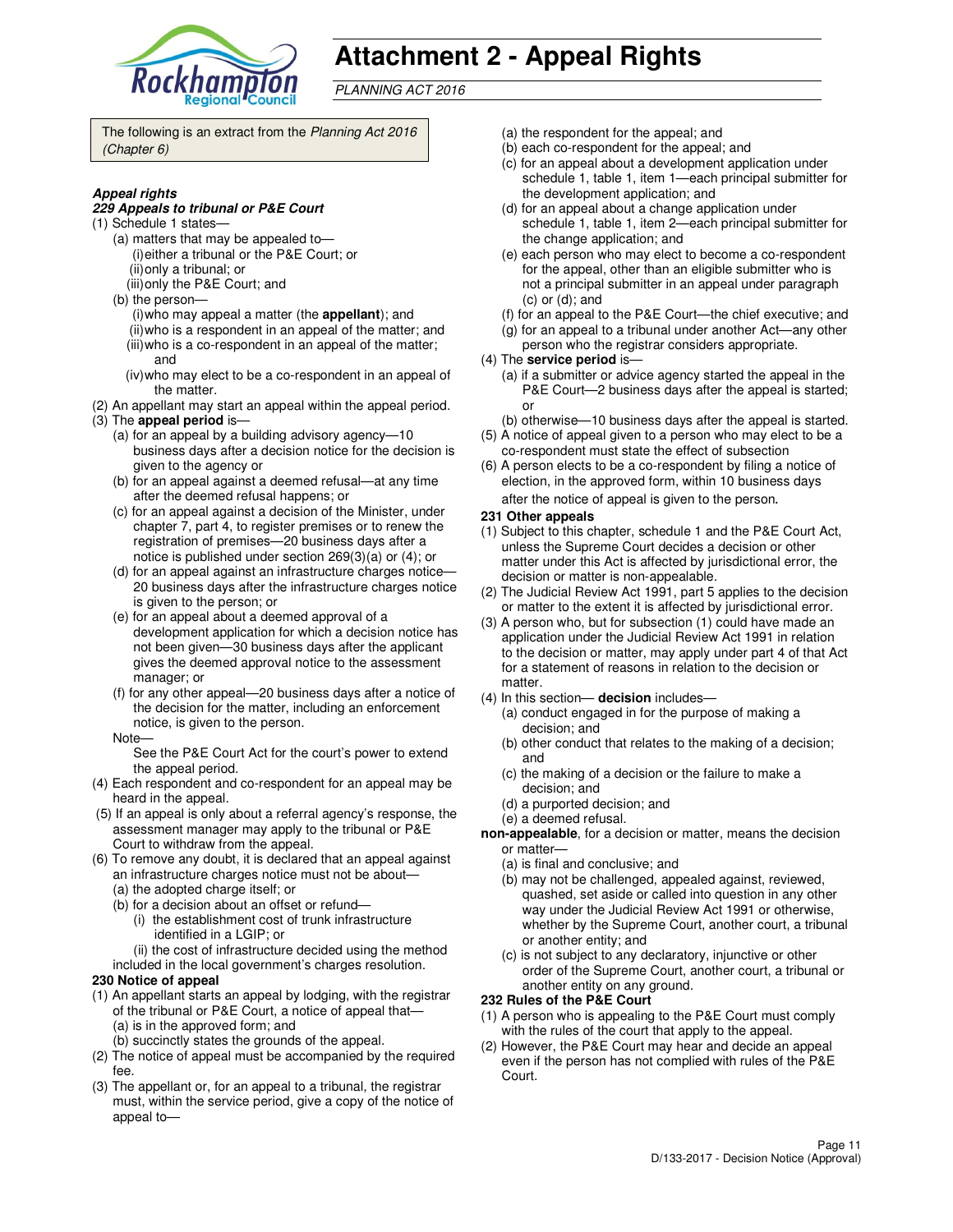

# **Appeal Rights**

PLANNING ACT 2016

# **Schedule 1**

#### **Appeals section 229 1 Appeal rights and parties to appeals**

- (1) Table 1 states the matters that may be appealed to—(a) the P&E court; or (b) a tribunal.
- (2) However, table 1 applies to a tribunal only if the matter involves—
	- (a) the refusal, or deemed refusal of a development application, for—
	- (i) a material change of use for a classified building; or
	- (ii) operational work associated with building work, a retaining wall, or a tennis court; or (b) a provision of a development approval for—
	- (i) a material change of use for a classified building; or
- (ii) operational work associated with building work, a retaining wall, or a tennis court; or
	- (c) if a development permit was applied for—the decision to give a preliminary approval for—
		- (i) a material change of use for a classified building; or
		- (ii) operational work associated with building work, a retaining wall, or a tennis court; or
	- (d) a development condition if—
		- (i) the development approval is only for a material change of use that involves the use of a building classified under the Building Code as a class 2 building; and
		- (ii) the building is, or is proposed to be, not more than 3 storeys; and
		- (iii) the proposed development is for not more than 60 sole-occupancy units; or
	- (e) a decision for, or a deemed refusal of, an extension application for a development approval that is only for a material change of use of a classified building; or
	- (f) a decision for, or a deemed refusal of, a change application for a development approval that is only for a material change of use of a classified building; or
	- (g) a matter under this Act, to the extent the matter relates to—
		- (i) the Building Act, other than a matter under that Act that may or must be decided by the Queensland Building and Construction Commission; or
		- (ii) the Plumbing and Drainage Act, part 4 or 5; or
	- (h) a decision to give an enforcement notice in relation to a matter under paragraphs (a) to (g); or
	- (i) a decision to give an infrastructure charges notice; or
	- (j) the refusal, or deemed refusal, of a conversion application; or
	- (k) a matter that, under another Act, may be appealed to the tribunal; or
	- (l) a matter prescribed by regulation.
- (3) Also, table 1 does not apply to a tribunal if the matter
- involves—
	- (a) for a matter in subsection  $(2)(a)$  to  $(d)$ 
		- (i) a development approval for which the development application required impact assessment; and
		- (ii) a development approval in relation to which the assessment manager received a properly made submission for the development application; or
	- (b) a provision of a development approval about the identification or inclusion, under a variation approval, of a matter for the development.
- (4) Table 2 states the matters that may be appealed only to the P&E Court.
- (5) Table 3 states the matters that may be appealed only to the tribunal.
- (6) In each table—
	- (a) column 1 states the appellant in the appeal; and
	- (b) column 2 states the respondent in the appeal; and
	- (c) column 3 states the co-respondent (if any) in the appeal; and
	- (d) column 4 states the co-respondents by election (if any) in the appeal.
- (7) If the chief executive receives a notice of appeal under section 230(3)(f), the chief executive may elect to be a corespondent in the appeal.

# **Table 1**

|                                                               |                                                                                                                                                                                   | Appeals to the P&E Court and, for certain matters, to a tribunal                         |                           |
|---------------------------------------------------------------|-----------------------------------------------------------------------------------------------------------------------------------------------------------------------------------|------------------------------------------------------------------------------------------|---------------------------|
| 1. Development applications<br>An appeal may be made against— | (a) the refusal of all or part of the development application; or<br>(b) the deemed refusal of the development application; or<br>(c) a provision of the development approval; or | (d) if a development permit was applied for—the decision to give a preliminary approval. |                           |
| Column 1                                                      | Column 2                                                                                                                                                                          | Column 3                                                                                 | Column 4                  |
| Appellant                                                     | Respondent                                                                                                                                                                        | Co-respondent                                                                            | Co-respondent by election |
|                                                               |                                                                                                                                                                                   | (if any)                                                                                 | $(i$ f any)               |
| The applicant                                                 | The assessment                                                                                                                                                                    | If the appeal is about                                                                   | 1 A concurrence agency th |
|                                                               | manager                                                                                                                                                                           | a concurrence                                                                            | not a co-respondent       |

agency's referral

2 If a chosen Assessment

that is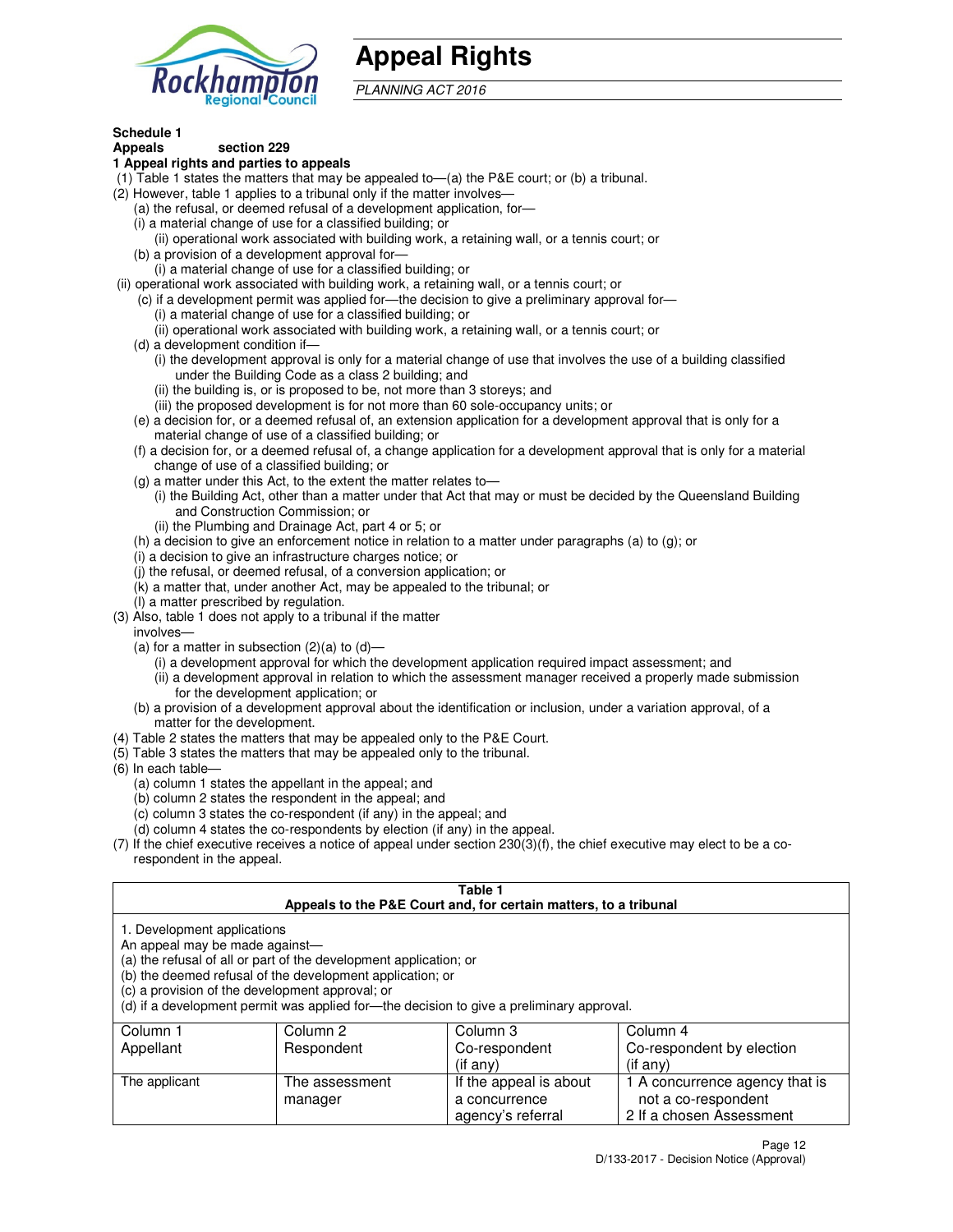|                                                                                                                                                                                                      |                                                                                                                                                                                                                               | Table 1<br>Appeals to the P&E Court and, for certain matters, to a tribunal                                                                                                                                                                                                     |                                                                                                                                                                                                                                                                                                                                                 |
|------------------------------------------------------------------------------------------------------------------------------------------------------------------------------------------------------|-------------------------------------------------------------------------------------------------------------------------------------------------------------------------------------------------------------------------------|---------------------------------------------------------------------------------------------------------------------------------------------------------------------------------------------------------------------------------------------------------------------------------|-------------------------------------------------------------------------------------------------------------------------------------------------------------------------------------------------------------------------------------------------------------------------------------------------------------------------------------------------|
|                                                                                                                                                                                                      |                                                                                                                                                                                                                               | response-the<br>concurrence agency                                                                                                                                                                                                                                              | manager is the respondent-<br>the prescribed assessment<br>manager<br>3 Any eligible advice agency for<br>the application<br>4 Any eligible submitter for the<br>application                                                                                                                                                                    |
| 2. Change applications<br>An appeal may be made against-<br>(b) a deemed refusal of a change application.                                                                                            |                                                                                                                                                                                                                               |                                                                                                                                                                                                                                                                                 | (a) a responsible entity's decision for a change application, other than a decision made by the P&E court; or                                                                                                                                                                                                                                   |
| Column 1<br>Appellant                                                                                                                                                                                | Column <sub>2</sub><br>Respondent                                                                                                                                                                                             | Column 3<br>Co-respondent<br>(if any)                                                                                                                                                                                                                                           | Column 4<br>Co-respondent by election<br>(if any)                                                                                                                                                                                                                                                                                               |
| 1 The applicant<br>2 If the responsible<br>entity is the<br>assessment<br>manager-an<br>affected entity that<br>gave a pre-request<br>notice or response<br>notice                                   | The responsible<br>entity                                                                                                                                                                                                     | If an affected entity<br>starts the appeal-the<br>applicant                                                                                                                                                                                                                     | 1 A concurrence agency for the<br>development application<br>2 If a chosen assessment<br>manager is the respondent-<br>the prescribed assessment<br>manager<br>3 A private certifier for the<br>development application<br>4 Any eligible advice agency for<br>the change application<br>5 Any eligible submitter for the<br>change application |
| 3. Extension applications<br>An appeal may be made against-<br>Column 1<br>Appellant                                                                                                                 | (a) the assessment manager's decision about an extension application; or<br>(b) a deemed refusal of an extension application.<br>Column <sub>2</sub><br>Respondent                                                            | Column 3<br>Co-respondent                                                                                                                                                                                                                                                       | Column 4<br>Co-respondent by election                                                                                                                                                                                                                                                                                                           |
| 1 The applicant<br>1<br>2 For a matter other<br>than a deemed<br>refusal of an<br>extension<br>application $-$ a<br>concurrence<br>agency, other than<br>the chief executive,<br>for the application | The assessment<br>manager                                                                                                                                                                                                     | (if any)<br>If a concurrence<br>agency starts the<br>appeal - the applicant                                                                                                                                                                                                     | (if any)<br>If a chosen assessment<br>manager is the respondent $-$ the<br>prescribed assessment manager                                                                                                                                                                                                                                        |
| 4. Infrastructure charges notices<br>a) The notice involved an error relating to $-$<br>(i)<br>An offset or refund; or<br>(ii)<br>imposed the amount.                                                | (i) The application of the relevant adopted charge; or<br>Examples of errors in applying an adopted charge -<br>The working out of extra demands, for section 120; or<br>b) The was no decision about an offset or refund; or | The incorrect application of gross floor area for a non-residential development<br>Applying an incorrect 'use category', under a regulation, to the development<br>c) If the infrastructure charges notice states a refund will be given - the timing for giving the refund; or | An appeal may be made against an infrastructure charges notice on 1 or more of the following grounds<br>d) The amount of the charge is so unreasonable that no reasonable relevant local government could have                                                                                                                                  |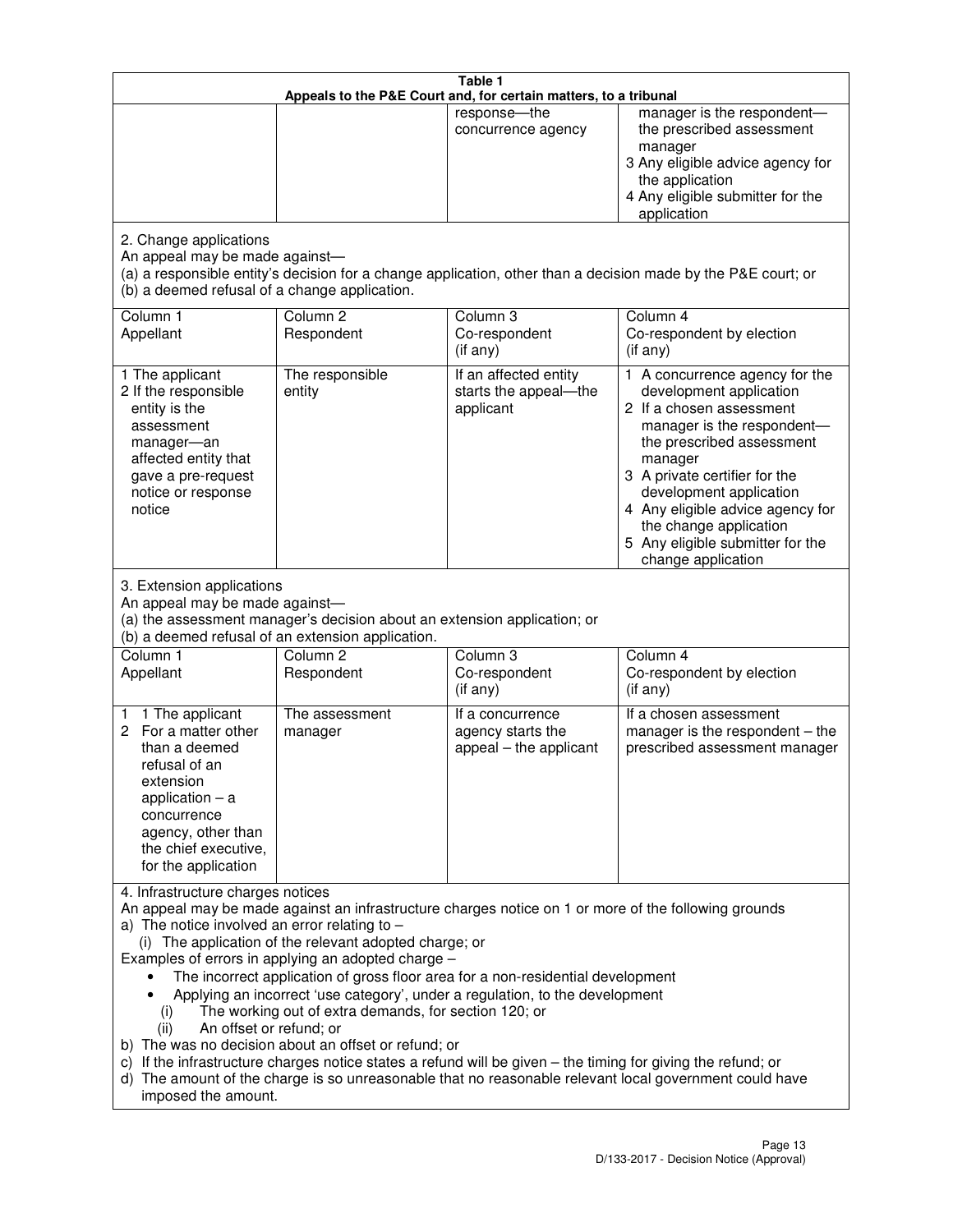|                                                                                                                 |                                                                           | Table 1                                                          |                                                                                                                                                                            |
|-----------------------------------------------------------------------------------------------------------------|---------------------------------------------------------------------------|------------------------------------------------------------------|----------------------------------------------------------------------------------------------------------------------------------------------------------------------------|
|                                                                                                                 |                                                                           | Appeals to the P&E Court and, for certain matters, to a tribunal |                                                                                                                                                                            |
| Column <sub>1</sub><br>Appellant                                                                                | Column <sub>2</sub><br>Respondent                                         | Column 3<br>Co-respondent<br>(if any)                            | Column 4<br>Co-respondent by election<br>(if any)                                                                                                                          |
| The person given the<br>Infrastructure charges<br>notice                                                        | The local government<br>that gave the<br>infrastructure charges<br>notice |                                                                  |                                                                                                                                                                            |
| 5. Conversion applications<br>An appeal may be made against-<br>(a) the refusal of a conversion application; or | (b) a deemed refusal of a conversion application.                         |                                                                  |                                                                                                                                                                            |
| Column <sub>1</sub><br>Appellant                                                                                | Column <sub>2</sub><br>Respondent                                         | Column <sub>3</sub><br>Co-respondent<br>(if any)                 | Column 4<br>Co-respondent by election<br>(if any)                                                                                                                          |
| The applicant                                                                                                   | The local government<br>to which the conversion<br>application was made   |                                                                  |                                                                                                                                                                            |
| 6. Enforcement notices                                                                                          | An appeal may be made against the decision to give an enforcement notice. |                                                                  |                                                                                                                                                                            |
| Column <sub>1</sub><br>Appellant                                                                                | Column <sub>2</sub><br>Respondent                                         | Column <sub>3</sub><br>Co-respondent<br>(if any)                 | Column 4<br>Co-respondent by election<br>(if any)                                                                                                                          |
| The person given the<br>enforcement notice                                                                      | The enforcement<br>authority                                              |                                                                  | If the enforcement authority is<br>not the local government for<br>the premises in relation to which<br>the offence is alleged to have<br>happened-the local<br>government |
|                                                                                                                 |                                                                           | 9 Ahla                                                           |                                                                                                                                                                            |

| Table 2<br>Appeals to the P&E Court only                                                                                                                                                                                                                                                                                                        |                                                                                                                                                       |                                                                                   |                                                              |
|-------------------------------------------------------------------------------------------------------------------------------------------------------------------------------------------------------------------------------------------------------------------------------------------------------------------------------------------------|-------------------------------------------------------------------------------------------------------------------------------------------------------|-----------------------------------------------------------------------------------|--------------------------------------------------------------|
| 1. Appeals from tribunal<br>section 252, on the ground of-<br>(b) jurisdictional error.                                                                                                                                                                                                                                                         | An appeal may be made against a decision of a tribunal, other than a decision under<br>(a) an error or mistake in law on the part of the tribunal; or |                                                                                   |                                                              |
| Column <sub>1</sub><br>Appellant                                                                                                                                                                                                                                                                                                                | Column <sub>2</sub><br>Respondent                                                                                                                     | Column 3<br>Co-respondent<br>(if any)                                             | Column <sub>4</sub><br>Co-respondent by election<br>(if any) |
| A party to the<br>proceedings for the<br>decision                                                                                                                                                                                                                                                                                               | The other party to the<br>proceedings for the<br>decision                                                                                             | $\blacksquare$                                                                    |                                                              |
| 2. Eligible submitter appeals<br>An appeal may be made against the decision to give a development approval, or an approval for a change<br>application, to the extent that the decision relates to-<br>(a) any part of the development application for the development approval that required impact assessment; or<br>(b) a variation request. |                                                                                                                                                       |                                                                                   |                                                              |
| Column 1<br>Appellant                                                                                                                                                                                                                                                                                                                           | Column <sub>2</sub><br>Respondent                                                                                                                     | Column <sub>3</sub><br>Co-respondent<br>(i f any)                                 | Column 4<br>Co-respondent by election<br>(i f any)           |
| 1 For a development<br>application-an<br>eligible submitter for<br>the development                                                                                                                                                                                                                                                              | 1 For a development<br>application-the<br>assessment<br>manager                                                                                       | 1 The applicant<br>2 If the appeal is<br>about a concurrence<br>agency's referral | Another eligible<br>submitter for the<br>application         |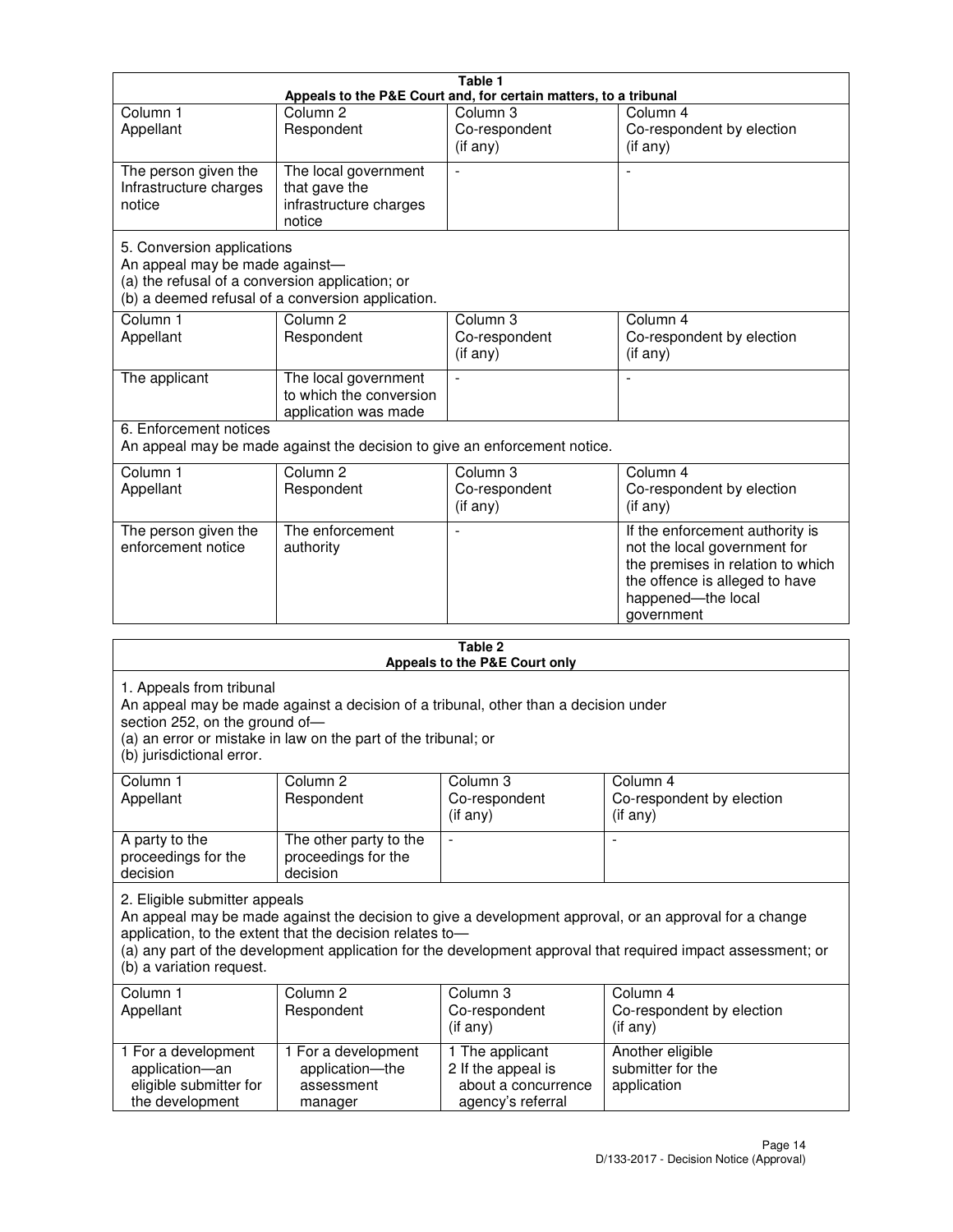|                                                                                                                                                                                                                                                                                                                                                                                                                    |                                                                                                                            | Table 2<br>Appeals to the P&E Court only                                                                                |                                                                                        |
|--------------------------------------------------------------------------------------------------------------------------------------------------------------------------------------------------------------------------------------------------------------------------------------------------------------------------------------------------------------------------------------------------------------------|----------------------------------------------------------------------------------------------------------------------------|-------------------------------------------------------------------------------------------------------------------------|----------------------------------------------------------------------------------------|
| application<br>2 For a change<br>application-an<br>eligible submitter for<br>the change<br>application                                                                                                                                                                                                                                                                                                             | 2 For a change<br>application-the<br>responsible entity                                                                    | response-the<br>concurrence agency                                                                                      |                                                                                        |
| 3. Eligible submitter and eligible advice agency appeals<br>An appeal may be made against a provision of a development approval, or failure to<br>include a provision in the development approval, to the extent the matter relates to-<br>(a) any part of the development application or the change application, for the development approval, that<br>required impact assessment; or<br>(b) a variation request. |                                                                                                                            |                                                                                                                         |                                                                                        |
| Column 1<br>Appellant                                                                                                                                                                                                                                                                                                                                                                                              | Column <sub>2</sub><br>Respondent                                                                                          | Column <sub>3</sub><br>Co-respondent<br>(if any)                                                                        | Column 4<br>Co-respondent by election<br>(i f any)                                     |
| 1 For a development<br>application-an<br>eligible submitter for<br>the development<br>application<br>2 For a change<br>application-an<br>eligible submitter for<br>the change<br>application<br>3 An eligible advice<br>agency for the<br>development<br>application or<br>change application                                                                                                                      | 1 For a development<br>application-the<br>assessment<br>manager<br>2 For a change<br>application-the<br>responsible entity | 1 The applicant<br>2 If the appeal is<br>about a concurrence<br>agency's referral<br>response-the<br>concurrence agency | Another eligible submitter for the<br>application                                      |
| 4. Compensation claims<br>An appeal may be made against-<br>(a) a decision under section 32 about a compensation claim; or<br>(b) a decision under section 265 about a claim for compensation; or<br>(c) a deemed refusal of a claim under paragraph (a) or (b).                                                                                                                                                   |                                                                                                                            |                                                                                                                         |                                                                                        |
| Column 1<br>Appellant                                                                                                                                                                                                                                                                                                                                                                                              | Column 2<br>Respondent                                                                                                     | Column 3<br>Co-respondent<br>(if any)                                                                                   | Column 4<br>Co-respondent by election<br>(if any)                                      |
| A person dissatisfied<br>with the decision                                                                                                                                                                                                                                                                                                                                                                         | The local<br>government to which<br>the claim was made                                                                     |                                                                                                                         | $\blacksquare$                                                                         |
| 5. Registered premises                                                                                                                                                                                                                                                                                                                                                                                             | An appeal may be made against a decision of the Minister under chapter 7, part 4.                                          |                                                                                                                         |                                                                                        |
| Column 1<br>Appellant                                                                                                                                                                                                                                                                                                                                                                                              | Column <sub>2</sub><br>Respondent                                                                                          | Column 3<br>Co-respondent<br>(if any)                                                                                   | Column 4<br>Co-respondent by election<br>(if any)                                      |
| 1 A person given a<br>decision notice about<br>the decision<br>2 If the decision is to<br>register premises or<br>renew the<br>registration of<br>premises-an owner<br>or occupier of                                                                                                                                                                                                                              | The Minister                                                                                                               | $\overline{a}$                                                                                                          | If an owner or occupier starts the<br>appeal - the owner of the<br>registered premises |